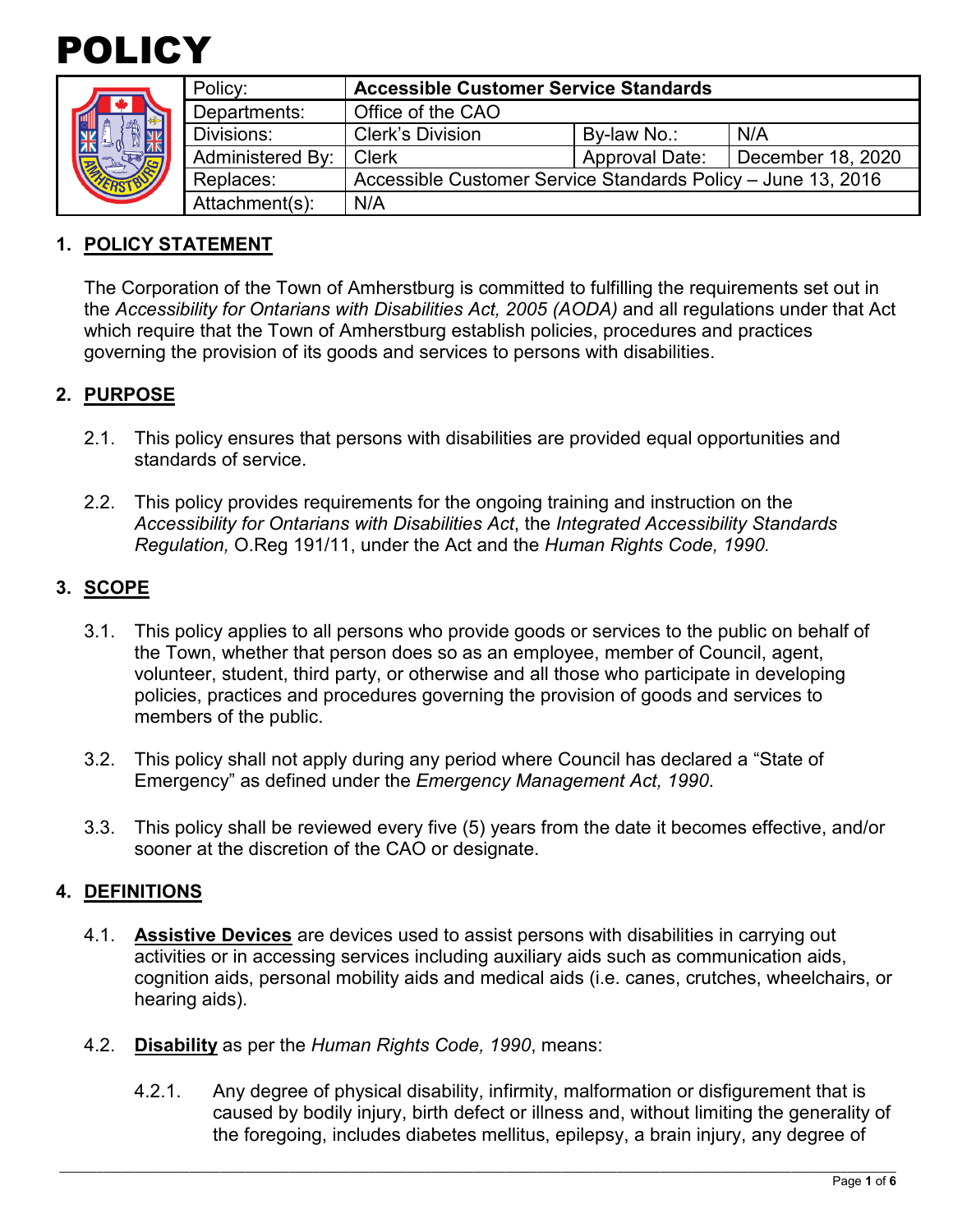paralysis, amputation, lack of physical coordination, blindness or visual impediment, deafness or hearing impediment, muteness or speech impediment, or physical reliance on a guide dog or other animal or on a wheelchair or other remedial appliance or device;

- 4.2.2. A condition of mental impairment or a developmental disability;
- 4.2.3. A learning disability or a dysfunction in one or more of the processes involved in understanding or using symbols or spoken language;
- 4.2.4. A mental disorder; or,
- 4.2.5. An injury or disability for which benefits were claimed or received under the insurance plan established under the *Workplace Safety and Insurance Act, 1997*.
- 4.3. **Persons with Disabilities** are individuals have a disability as defined under the *Human Rights Code, 1990*.
- 4.4. **Service Animals** are any animals used by a person with a disability for reasons relating to the disability where it is readily apparent that the animal is used by the person for reasons relating to his or her disability; or where the person provides a letter from a physician or nurse confirming that he or she requires the animal for reasons relating to his or her disability; or a valid identification card signed by the Attorney General of Canada or a certificate of training from a recognized guide dog or service animal training school.
- 4.5. **Support persons** are any person whether a paid professional, volunteer, family member, or friend who accompanies a person with a disability in order to help with communications, personal care or medical needs, or with access to goods or services.

Common definitions, acronyms, and terms are available in the Glossary located on the Town's Policies webpage.

# **5. INTERPRETATIONS**

Any reference in this policy to any statute or any section of a statute shall, unless expressly stated, be deemed to be reference to the statute as amended, restated or re-enacted from time to time. Any references to a By-law or Town policy shall be deemed to be a reference to the most recent passed policy or By-law and any replacements thereto.

# **6. GENERAL CONDITIONS**

### 6.1. **Provision of Goods and Services to Persons with Disabilities**

- 6.1.1. The Town of Amherstburg will use reasonable efforts to ensure that its policies, procedures and practices are consistent with the following three (3) principles:
	- 6.1.1.1. The Town's goods and services are provided in a manner that respects the dignity and independence of persons with disabilities.
	- 6.1.1.2. The provision of goods and services to persons with disabilities are integrated with those goods and services that are provided to persons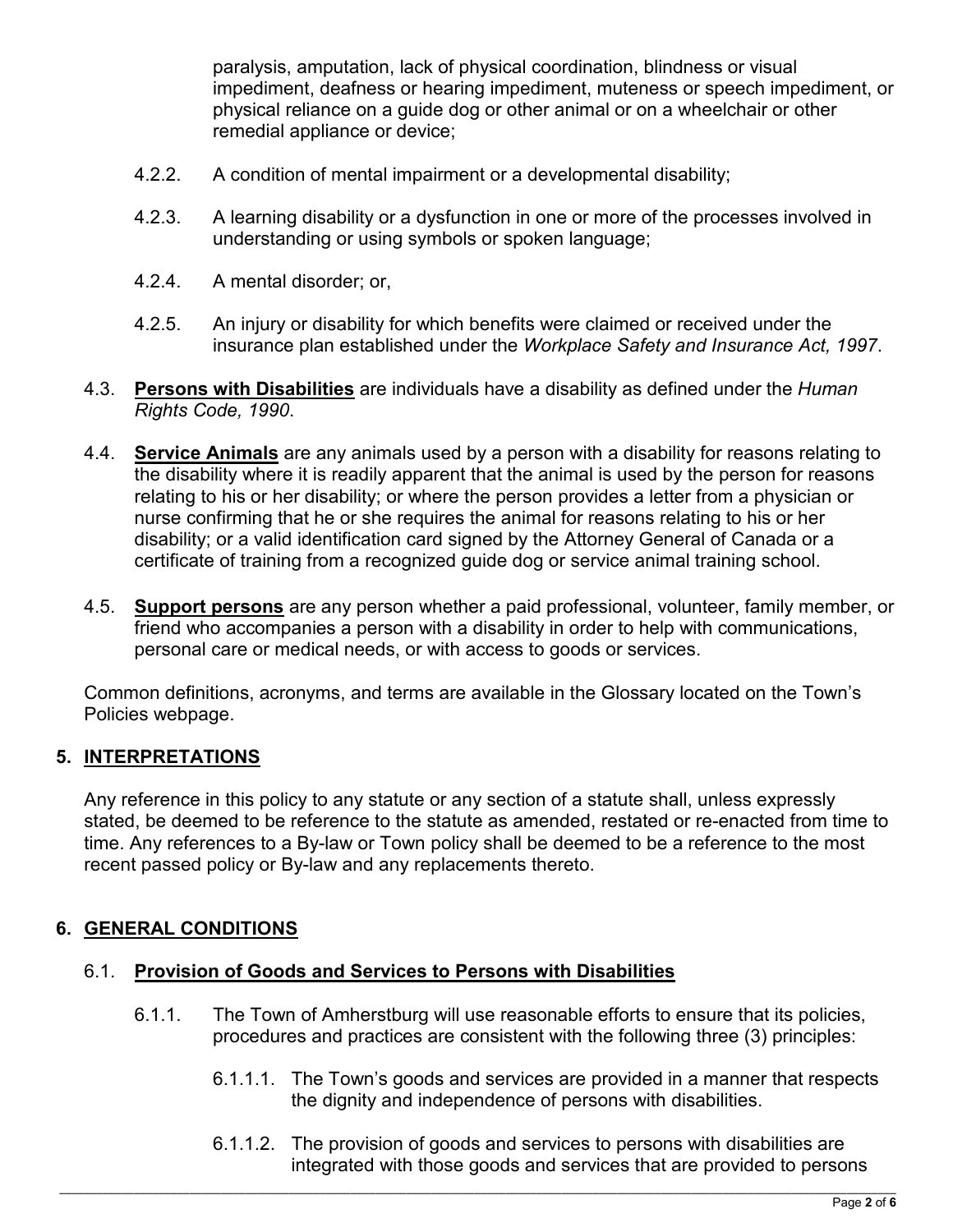without disabilities unless an alternative measure is necessary in order to provide the person with a disability to access goods and services provided by the Town.

6.1.1.3. Persons with disabilities are provided equal opportunity to that of persons without disabilities to obtain, use or benefit services provided by the Town.

## 6.2. **Communication with Persons with Disabilities**

6.2.1. When communicating with a person with a disability, the Town will do so in a manner that takes into account the person's disability.

## 6.3. **Assistive Devices**

6.3.1. The Town is committed to serving people with disabilities who use assistive devices to obtain, use or benefit from our goods and services. The Town will allow people to use their personal assistive device to access services. The Town will also ensure that staff is familiar with how to use or how to access information on the use of the assistive devices which are available in their respective area of responsibility.

## 6.4. **Service Animals**

- 6.4.1. If it is not readily apparent that the animal is a service animal, the Town may ask for documentation from one of the following regulated health professionals confirming that the person requires the animal for reasons relating to the disability:
	- 6.4.1.1. A member of the College of Audiologists and Speech-Language Pathologists of Ontario.
	- 6.4.1.2. A member of the College of Chiropractors of Ontario.
	- 6.4.1.3. A member of the College of Nurses of Ontario.
	- 6.4.1.4. A member of the College of Occupational Therapists of Ontario.
	- 6.4.1.5. A member of the College of Optometrists of Ontario.
	- 6.4.1.6. A member of the College of Physicians and Surgeons of Ontario.
	- 6.4.1.7. A member of the College of Physiotherapists of Ontario.
	- 6.4.1.8. A member of the College of Psychologists of Ontario.
	- 6.4.1.9. A member of the College of Registered Psychotherapists and Registered Mental Health Therapists of Ontario.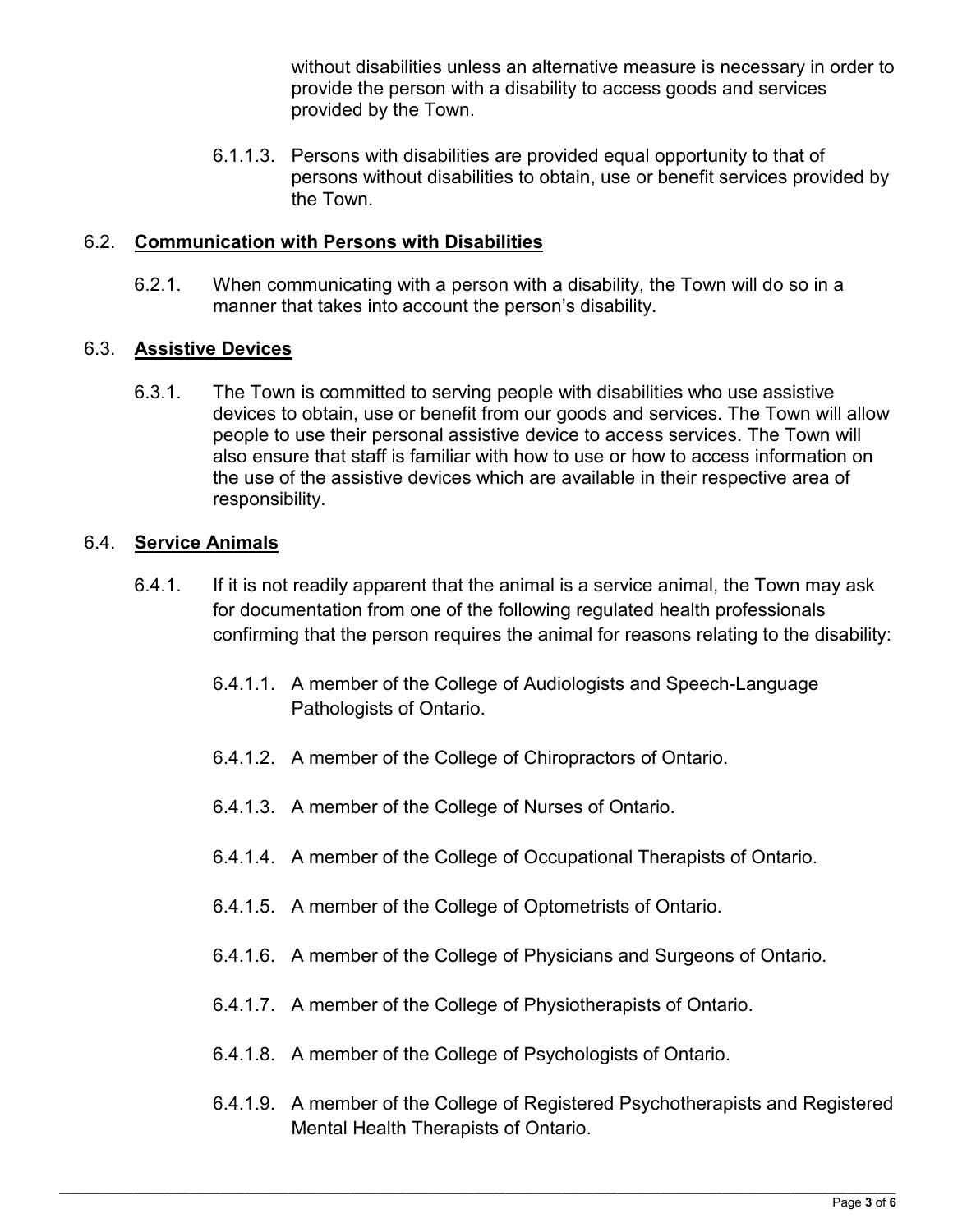6.4.2. It is the responsibility of the person with a disability to ensure that his or her service animal is being kept in control at all times.

## 6.5. **Support Persons**

- 6.5.1. If a person with a disability is accompanied by a support person, they are permitted to enter the premises together and are not prevented from having access to each other while on the premises.
- 6.5.2. The Town may require a person with a disability to be accompanied by a support person while on Town premises in situations where it is necessary to protect the health or safety of the person with a disability or the health and safety of others on the premises.
- 6.5.3. Where fees for goods and services are advertised or promoted by the Town of Amherstburg, it will provide advance notice of the amount payable, if any in respect of the support person.
- 6.5.4. The Town will endeavour to provide goods, services and programming to support persons accompanying a person with a disability at either a reduced rate or free of charge where possible.

## 6.6. **Disruption of Services**

- 6.6.1. If there is a disruption in a particular facility or service used to allow a person with a disability to access goods or services, the Town will give notice of the disruption to the public by posting the reason for the disruption, the anticipated duration of the disruption, and alternative facilities or services that may be available. This posting will be in a conspicuous place on the premises of the Town of Amherstburg, or by other reasonable methods in the circumstances.
- 6.6.2. If the Town anticipates a disruption, the Town will provide a reasonable amount of advance notice of the disruption. If the disruption is unexpected, notice will be provided as soon as possible.

### 6.7. **Feedback Process**

- 6.7.1. The Town of Amherstburg is committed to providing high quality goods and services to all members of the public. Feedback from the public is welcomed as it assists the Town in identifying any areas that may require change.
- 6.7.2. The public can provide feedback on the accessibility of the provision of goods and services by the Town of Amherstburg by phone or in writing through the Clerk's Office and through the accessibility feedback process on the Town webpage.

### 6.8. **Training**

6.8.1. The Town will ensure that all persons to whom this policy applies receive training as required. The amount and format of training given will be tailored to suit each person's interactions with the public and his or her involvement in the development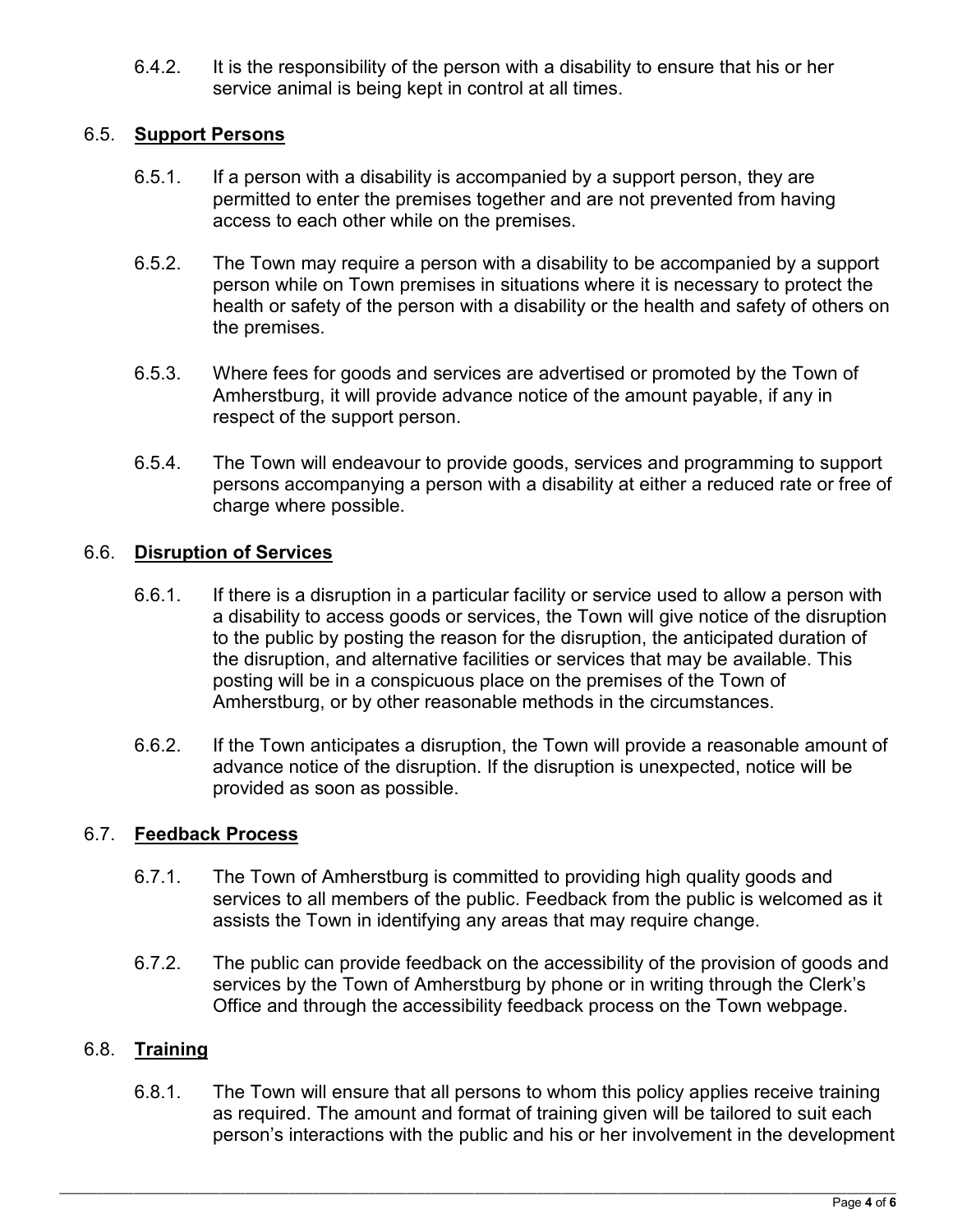of policies, procedures and practices pertaining to the provision of goods and services.

- 6.8.2. The content of the training will include:
	- 6.8.2.1. A review of the purposes of the *Accessibility for Ontarians with Disabilities Act, 2005*;
	- 6.8.2.2. The requirements of the *Integrated Accessibility Standards Regulation*, O.Reg 191/11, under the Act;
	- 6.8.2.3. Responsibilities under the *Human Rights Code, 1990*;
	- 6.8.2.4. Instruction on the Town's policies, procedures and practices pertaining to the provision of goods and services to persons with disabilities;
	- 6.8.2.5. How to interact and communicate with persons with various types of disabilities;
	- 6.8.2.6. What to do if a person with a particular type of disability is having difficulty accessing the Town's goods or services;
	- 6.8.2.7. How to interact with persons with disabilities who use assistive devices or who require the assistance of a support person or service animal; and,
	- 6.8.2.8. Information about the equipment or devices available on the Town's premises that may help with the provision of goods or services to persons with disabilities.

### 6.9. **Timeline for Training**

6.9.1. The Corporation of the Town of Amherstburg is committed to providing training in the requirements of the *Accessibility for Ontarians with Disabilities Act*, 2005, all regulations under that Act and the *Human Rights Code, 1990* as it applies to people with disabilities. Training will be provided upon hire specific to the duties of the employee and every two years thereafter or as changes occur to the Town's policies, procedures and practices governing the provision of goods or services to persons with disabilities.

# 6.10. **Records of Training**

- 6.10.1. The Town will keep records of training, including the date on which training is provided and the names of individuals trained, subject to the *Municipal Freedom of Information and Protection of Privacy Act* (MFIPPA) *, 1990*.
- 6.10.2. The Town shall include, in all its contracted services agreements, a clause requiring the contractor to meet with requirements under this legislation.